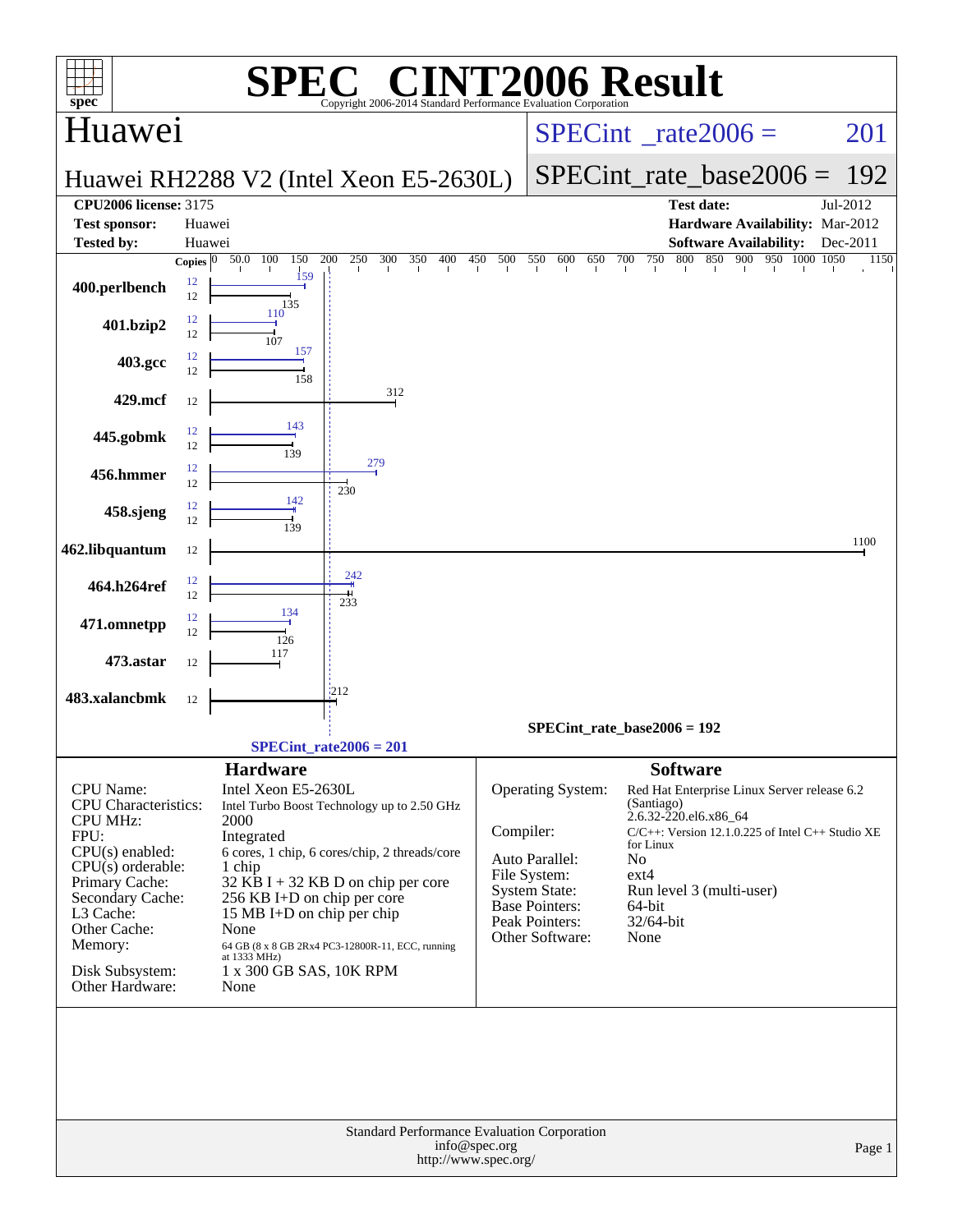

# **[SPEC CINT2006 Result](http://www.spec.org/auto/cpu2006/Docs/result-fields.html#SPECCINT2006Result)**

## Huawei

## SPECint rate $2006 = 201$

#### Huawei RH2288 V2 (Intel Xeon E5-2630L)

[SPECint\\_rate\\_base2006 =](http://www.spec.org/auto/cpu2006/Docs/result-fields.html#SPECintratebase2006) 192

**[CPU2006 license:](http://www.spec.org/auto/cpu2006/Docs/result-fields.html#CPU2006license)** 3175 **[Test date:](http://www.spec.org/auto/cpu2006/Docs/result-fields.html#Testdate)** Jul-2012

**[Test sponsor:](http://www.spec.org/auto/cpu2006/Docs/result-fields.html#Testsponsor)** Huawei **[Hardware Availability:](http://www.spec.org/auto/cpu2006/Docs/result-fields.html#HardwareAvailability)** Mar-2012 **[Tested by:](http://www.spec.org/auto/cpu2006/Docs/result-fields.html#Testedby)** Huawei **[Software Availability:](http://www.spec.org/auto/cpu2006/Docs/result-fields.html#SoftwareAvailability)** Dec-2011

#### **[Results Table](http://www.spec.org/auto/cpu2006/Docs/result-fields.html#ResultsTable)**

|                    | <b>Base</b>   |                |              |                                                                                                          |       |                |             |               | <b>Peak</b>    |              |                |              |                |              |  |
|--------------------|---------------|----------------|--------------|----------------------------------------------------------------------------------------------------------|-------|----------------|-------------|---------------|----------------|--------------|----------------|--------------|----------------|--------------|--|
| <b>Benchmark</b>   | <b>Copies</b> | <b>Seconds</b> | <b>Ratio</b> | <b>Seconds</b>                                                                                           | Ratio | <b>Seconds</b> | Ratio       | <b>Copies</b> | <b>Seconds</b> | <b>Ratio</b> | <b>Seconds</b> | <b>Ratio</b> | <b>Seconds</b> | <b>Ratio</b> |  |
| 400.perlbench      | 12            | 868            | 135          | 867                                                                                                      | 135I  | 868            | <b>135</b>  | 12            | 734            | 160          | 738            | 159          | 736            | 159          |  |
| 401.bzip2          | 12            | 1074           | 108          | 1080                                                                                                     | 107   | 1080           | 107         | 12            | 1052           | 110          | 1049           | <b>110</b>   | 1045           | 111          |  |
| $403.\mathrm{gcc}$ | 12            | 615            | 157          | 613                                                                                                      | 158   | 613            | 158         | 12            | 617            | 156          | 615            | 157          | 615            | 157          |  |
| $429$ .mcf         | 12            | 351            | 312          | 351                                                                                                      | 312   | 350            | 312         | 12            | 351            | 312          | 351            | 312          | 350            | 312          |  |
| $445$ .gobmk       | 12            | 906            | 139          | 920                                                                                                      | 137   | 909            | 139         | 12            | 880            | 143          | 879            | 143          | 881            | 143          |  |
| 456.hmmer          | 12            | 486            | 231          | 488                                                                                                      | 230   | 487            | 230         | 12            | 400            | 280          | 401            | 279          | 401            | 279          |  |
| $458$ .sjeng       | 12            | 1042           | 139          | 1048                                                                                                     | 139   | 1051           | 138         | 12            | 1014           | 143          | 1035           | 140          | 1020           | <u>142</u>   |  |
| 462.libquantum     | 12            | 226            | 1100         | 225                                                                                                      | 1100  | 226            | <b>1100</b> | 12            | 226            | 1100         | 225            | 1100         | 226            | 1100         |  |
| 464.h264ref        | 12            | 1141           | 233          | 1145                                                                                                     | 232   | 1111           | 239         | 12            | 1119           | 237          | 1099           | 242          | 1098           | 242          |  |
| 471.omnetpp        | 12            | 594            | <u>126</u>   | 594                                                                                                      | 126   | 593            | <b>126</b>  | 12            | 560            | 134          | 557            | 135          | 561            | 134          |  |
| $473$ . astar      | 12            | 720            | 117          | 721                                                                                                      | 117   | 718            | 117         | 12            | 720            | 117          | 721            | 117          | 718            | 117          |  |
| 483.xalancbmk      | 12            | 390            | 212          | 390                                                                                                      | 212   | 390            | 212         | 12            | 390            | 212          | 390            | 212          | 390            | 212          |  |
|                    |               |                |              | Results appear in the order in which they were run. Bold underlined text indicates a median measurement. |       |                |             |               |                |              |                |              |                |              |  |

#### **[Submit Notes](http://www.spec.org/auto/cpu2006/Docs/result-fields.html#SubmitNotes)**

 The numactl mechanism was used to bind copies to processors. The config file option 'submit' was used to generate numactl commands to bind each copy to a specific processor. For details, please see the config file.

### **[Operating System Notes](http://www.spec.org/auto/cpu2006/Docs/result-fields.html#OperatingSystemNotes)**

 Stack size set to unlimited using "ulimit -s unlimited" Transparent Huge Pages enabled with: echo always > /sys/kernel/mm/redhat\_transparent\_hugepage/enabled Filesystem page cache cleared with:<br>echo 1> /proc/sys/vm/drop cac /proc/sys/vm/drop\_caches runspec command invoked through numactl i.e.: numactl --interleave=all runspec <etc> Select only test related files when installing the operating system

### **[Platform Notes](http://www.spec.org/auto/cpu2006/Docs/result-fields.html#PlatformNotes)**

 BIOS configuration: Set Power Efficiency Mode to Performance Baseboard Management Controller used to adjust the fan speed to 100% Sysinfo program /spec/config/sysinfo.rev6800 \$Rev: 6800 \$ \$Date:: 2011-10-11 #\$ 6f2ebdff5032aaa42e583f96b07f99d3 running on BH622-RH6.2 Mon Jul 2 17:53:11 2012

 This section contains SUT (System Under Test) info as seen by some common utilities. To remove or add to this section, see: <http://www.spec.org/cpu2006/Docs/config.html#sysinfo> Continued on next page

> Standard Performance Evaluation Corporation [info@spec.org](mailto:info@spec.org) <http://www.spec.org/>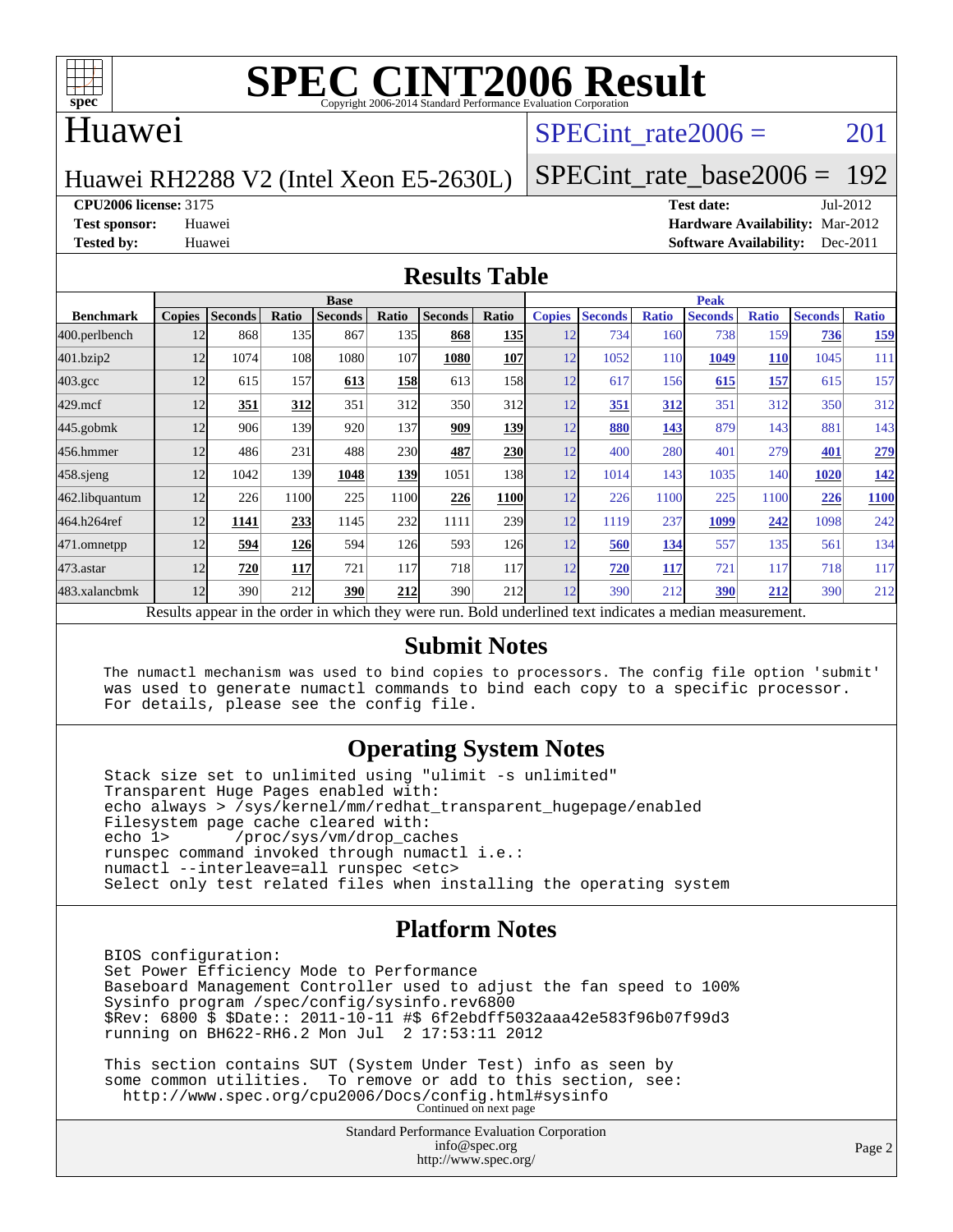

# **[SPEC CINT2006 Result](http://www.spec.org/auto/cpu2006/Docs/result-fields.html#SPECCINT2006Result)**

## Huawei

SPECint rate $2006 = 201$ 

[SPECint\\_rate\\_base2006 =](http://www.spec.org/auto/cpu2006/Docs/result-fields.html#SPECintratebase2006) 192

Huawei RH2288 V2 (Intel Xeon E5-2630L)

**[Tested by:](http://www.spec.org/auto/cpu2006/Docs/result-fields.html#Testedby)** Huawei **[Software Availability:](http://www.spec.org/auto/cpu2006/Docs/result-fields.html#SoftwareAvailability)** Dec-2011

**[CPU2006 license:](http://www.spec.org/auto/cpu2006/Docs/result-fields.html#CPU2006license)** 3175 **[Test date:](http://www.spec.org/auto/cpu2006/Docs/result-fields.html#Testdate)** Jul-2012 **[Test sponsor:](http://www.spec.org/auto/cpu2006/Docs/result-fields.html#Testsponsor)** Huawei **[Hardware Availability:](http://www.spec.org/auto/cpu2006/Docs/result-fields.html#HardwareAvailability)** Mar-2012

#### **[Platform Notes \(Continued\)](http://www.spec.org/auto/cpu2006/Docs/result-fields.html#PlatformNotes)**

 From /proc/cpuinfo model name : Intel(R) Xeon(R) CPU E5-2630L 0 @ 2.00GHz 1 "physical id"s (chips) 12 "processors" cores, siblings (Caution: counting these is hw and system dependent. The following excerpts from /proc/cpuinfo might not be reliable. Use with caution.) cpu cores : 6 siblings : 12 physical 0: cores 0 1 2 3 4 5 cache size : 15360 KB From /proc/meminfo<br>MemTotal: 65937116 kB HugePages\_Total: 0<br>Hugepagesize: 2048 kB Hugepagesize: From /etc/\*release\* /etc/\*version\* redhat-release: Red Hat Enterprise Linux Server release 6.2 (Santiago) system-release: Red Hat Enterprise Linux Server release 6.2 (Santiago) system-release-cpe: cpe:/o:redhat:enterprise\_linux:6server:ga:server uname -a: Linux BH622-RH6.2 2.6.32-220.el6.x86\_64 #1 SMP Wed Nov 9 08:03:13 EST 2011 x86\_64 x86\_64 x86\_64 GNU/Linux run-level 3 Jul 2 17:51 SPEC is set to: /spec Filesystem Type Size Used Avail Use% Mounted on<br>
/dev/sdal ext4 197G 44G 144G 24% / /dev/sda1 ext4 197G 44G 144G 24% / Additional information from dmidecode: Memory: 8x Samsung M393B1K70DH0-CK0 8 GB 1600 MHz 2 rank

#### **[General Notes](http://www.spec.org/auto/cpu2006/Docs/result-fields.html#GeneralNotes)**

Environment variables set by runspec before the start of the run: LD LIBRARY PATH = "/spec/libs/32:/spec/libs/64"

 Binaries compiled on a system with 2 x Xeon X5645 CPU + 16GB memory using RHEL 6.1

## **[Base Compiler Invocation](http://www.spec.org/auto/cpu2006/Docs/result-fields.html#BaseCompilerInvocation)**

[C benchmarks](http://www.spec.org/auto/cpu2006/Docs/result-fields.html#Cbenchmarks):  $inc -m32$ 

Continued on next page

Standard Performance Evaluation Corporation [info@spec.org](mailto:info@spec.org) <http://www.spec.org/>

Page 3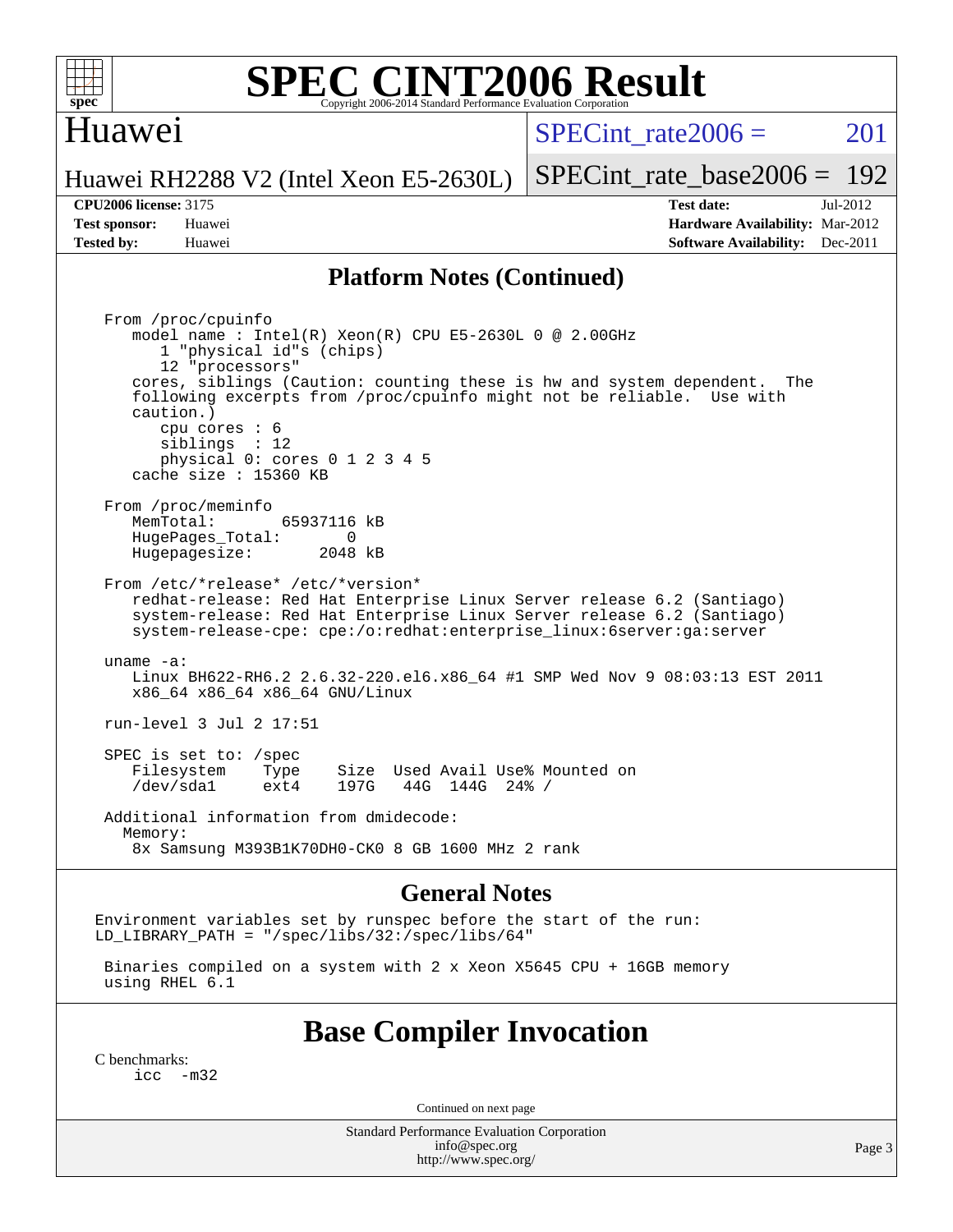| <b>SPEC CINT2006 Result</b><br>$spec^*$<br>Convright 2006-2014 Standard Performance Evaluation Cor                                                                                                                                                                  |                                                                                                            |  |  |  |  |  |  |
|---------------------------------------------------------------------------------------------------------------------------------------------------------------------------------------------------------------------------------------------------------------------|------------------------------------------------------------------------------------------------------------|--|--|--|--|--|--|
| Huawei                                                                                                                                                                                                                                                              | $SPECint$ rate $2006 =$<br>201                                                                             |  |  |  |  |  |  |
| Huawei RH2288 V2 (Intel Xeon E5-2630L)                                                                                                                                                                                                                              | 192<br>$SPECint_rate_base2006 =$                                                                           |  |  |  |  |  |  |
| <b>CPU2006 license: 3175</b><br><b>Test sponsor:</b><br>Huawei<br><b>Tested by:</b><br>Huawei                                                                                                                                                                       | Jul-2012<br><b>Test date:</b><br>Hardware Availability: Mar-2012<br><b>Software Availability:</b> Dec-2011 |  |  |  |  |  |  |
| <b>Base Compiler Invocation (Continued)</b><br>$C_{++}$ benchmarks:<br>icpc -m32                                                                                                                                                                                    |                                                                                                            |  |  |  |  |  |  |
| <b>Base Portability Flags</b>                                                                                                                                                                                                                                       |                                                                                                            |  |  |  |  |  |  |
| 400.perlbench: -DSPEC_CPU_LINUX_IA32<br>462.libquantum: -DSPEC_CPU_LINUX<br>483.xalancbmk: -DSPEC_CPU_LINUX                                                                                                                                                         |                                                                                                            |  |  |  |  |  |  |
| <b>Base Optimization Flags</b><br>C benchmarks:<br>-xSSE4.2 -ipo -03 -no-prec-div -opt-prefetch -opt-mem-layout-trans=3<br>$C_{++}$ benchmarks:<br>-xSSE4.2 -ipo -03 -no-prec-div -opt-prefetch -opt-mem-layout-trans=3<br>-Wl,-z, muldefs -L/smartheap -lsmartheap |                                                                                                            |  |  |  |  |  |  |
| <b>Base Other Flags</b><br>C benchmarks:                                                                                                                                                                                                                            |                                                                                                            |  |  |  |  |  |  |
| 403.gcc: -Dalloca=_alloca                                                                                                                                                                                                                                           |                                                                                                            |  |  |  |  |  |  |
| <b>Peak Compiler Invocation</b><br>C benchmarks (except as noted below):<br>icc<br>$-m32$                                                                                                                                                                           |                                                                                                            |  |  |  |  |  |  |
| 400.perlbench: icc -m64                                                                                                                                                                                                                                             |                                                                                                            |  |  |  |  |  |  |
| 401.bzip2: icc -m64                                                                                                                                                                                                                                                 |                                                                                                            |  |  |  |  |  |  |
| 456.hmmer: $\text{icc}$ -m64                                                                                                                                                                                                                                        |                                                                                                            |  |  |  |  |  |  |
| 458.sjeng: icc -m64                                                                                                                                                                                                                                                 |                                                                                                            |  |  |  |  |  |  |
| $C++$ benchmarks:<br>icpc -m32                                                                                                                                                                                                                                      |                                                                                                            |  |  |  |  |  |  |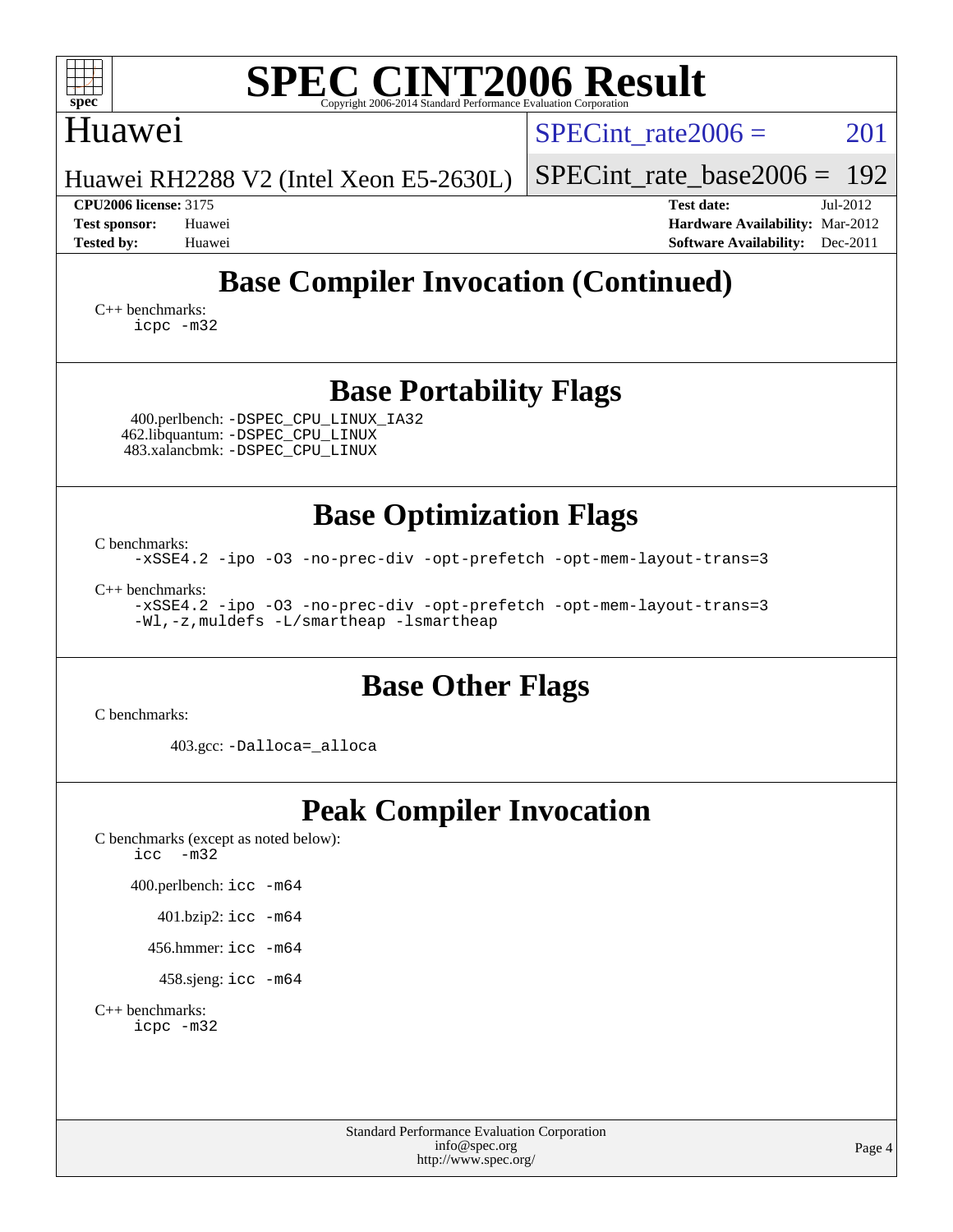

### **[SPEC CINT2006 Result](http://www.spec.org/auto/cpu2006/Docs/result-fields.html#SPECCINT2006Result)** Copyright 2006-2014 Standard Performance Evaluation C

## Huawei

SPECint rate $2006 = 201$ 

Huawei RH2288 V2 (Intel Xeon E5-2630L)

[SPECint\\_rate\\_base2006 =](http://www.spec.org/auto/cpu2006/Docs/result-fields.html#SPECintratebase2006) 192

**[CPU2006 license:](http://www.spec.org/auto/cpu2006/Docs/result-fields.html#CPU2006license)** 3175 **[Test date:](http://www.spec.org/auto/cpu2006/Docs/result-fields.html#Testdate)** Jul-2012 **[Test sponsor:](http://www.spec.org/auto/cpu2006/Docs/result-fields.html#Testsponsor)** Huawei **[Hardware Availability:](http://www.spec.org/auto/cpu2006/Docs/result-fields.html#HardwareAvailability)** Mar-2012 **[Tested by:](http://www.spec.org/auto/cpu2006/Docs/result-fields.html#Testedby)** Huawei **[Software Availability:](http://www.spec.org/auto/cpu2006/Docs/result-fields.html#SoftwareAvailability)** Dec-2011

## **[Peak Portability Flags](http://www.spec.org/auto/cpu2006/Docs/result-fields.html#PeakPortabilityFlags)**

 400.perlbench: [-DSPEC\\_CPU\\_LP64](http://www.spec.org/cpu2006/results/res2012q3/cpu2006-20120716-23689.flags.html#b400.perlbench_peakCPORTABILITY_DSPEC_CPU_LP64) [-DSPEC\\_CPU\\_LINUX\\_X64](http://www.spec.org/cpu2006/results/res2012q3/cpu2006-20120716-23689.flags.html#b400.perlbench_peakCPORTABILITY_DSPEC_CPU_LINUX_X64) 401.bzip2: [-DSPEC\\_CPU\\_LP64](http://www.spec.org/cpu2006/results/res2012q3/cpu2006-20120716-23689.flags.html#suite_peakCPORTABILITY401_bzip2_DSPEC_CPU_LP64) 456.hmmer: [-DSPEC\\_CPU\\_LP64](http://www.spec.org/cpu2006/results/res2012q3/cpu2006-20120716-23689.flags.html#suite_peakCPORTABILITY456_hmmer_DSPEC_CPU_LP64) 458.sjeng: [-DSPEC\\_CPU\\_LP64](http://www.spec.org/cpu2006/results/res2012q3/cpu2006-20120716-23689.flags.html#suite_peakCPORTABILITY458_sjeng_DSPEC_CPU_LP64) 462.libquantum: [-DSPEC\\_CPU\\_LINUX](http://www.spec.org/cpu2006/results/res2012q3/cpu2006-20120716-23689.flags.html#b462.libquantum_peakCPORTABILITY_DSPEC_CPU_LINUX) 483.xalancbmk: [-DSPEC\\_CPU\\_LINUX](http://www.spec.org/cpu2006/results/res2012q3/cpu2006-20120716-23689.flags.html#b483.xalancbmk_peakCXXPORTABILITY_DSPEC_CPU_LINUX)

## **[Peak Optimization Flags](http://www.spec.org/auto/cpu2006/Docs/result-fields.html#PeakOptimizationFlags)**

[C benchmarks](http://www.spec.org/auto/cpu2006/Docs/result-fields.html#Cbenchmarks):

 400.perlbench: [-xSSE4.2](http://www.spec.org/cpu2006/results/res2012q3/cpu2006-20120716-23689.flags.html#user_peakPASS2_CFLAGSPASS2_LDCFLAGS400_perlbench_f-xSSE42_f91528193cf0b216347adb8b939d4107)(pass 2) [-prof-gen](http://www.spec.org/cpu2006/results/res2012q3/cpu2006-20120716-23689.flags.html#user_peakPASS1_CFLAGSPASS1_LDCFLAGS400_perlbench_prof_gen_e43856698f6ca7b7e442dfd80e94a8fc)(pass 1) [-ipo](http://www.spec.org/cpu2006/results/res2012q3/cpu2006-20120716-23689.flags.html#user_peakPASS2_CFLAGSPASS2_LDCFLAGS400_perlbench_f-ipo)(pass 2) [-O3](http://www.spec.org/cpu2006/results/res2012q3/cpu2006-20120716-23689.flags.html#user_peakPASS2_CFLAGSPASS2_LDCFLAGS400_perlbench_f-O3)(pass 2) [-no-prec-div](http://www.spec.org/cpu2006/results/res2012q3/cpu2006-20120716-23689.flags.html#user_peakPASS2_CFLAGSPASS2_LDCFLAGS400_perlbench_f-no-prec-div)(pass 2) [-prof-use](http://www.spec.org/cpu2006/results/res2012q3/cpu2006-20120716-23689.flags.html#user_peakPASS2_CFLAGSPASS2_LDCFLAGS400_perlbench_prof_use_bccf7792157ff70d64e32fe3e1250b55)(pass 2) [-auto-ilp32](http://www.spec.org/cpu2006/results/res2012q3/cpu2006-20120716-23689.flags.html#user_peakCOPTIMIZE400_perlbench_f-auto-ilp32)  $401.bzip2: -xSSE4.2(pass 2) -prof-qen(pass 1) -ipo(pass 2)$  $401.bzip2: -xSSE4.2(pass 2) -prof-qen(pass 1) -ipo(pass 2)$  $401.bzip2: -xSSE4.2(pass 2) -prof-qen(pass 1) -ipo(pass 2)$  $401.bzip2: -xSSE4.2(pass 2) -prof-qen(pass 1) -ipo(pass 2)$  $401.bzip2: -xSSE4.2(pass 2) -prof-qen(pass 1) -ipo(pass 2)$ [-O3](http://www.spec.org/cpu2006/results/res2012q3/cpu2006-20120716-23689.flags.html#user_peakPASS2_CFLAGSPASS2_LDCFLAGS401_bzip2_f-O3)(pass 2) [-no-prec-div](http://www.spec.org/cpu2006/results/res2012q3/cpu2006-20120716-23689.flags.html#user_peakPASS2_CFLAGSPASS2_LDCFLAGS401_bzip2_f-no-prec-div)(pass 2) [-prof-use](http://www.spec.org/cpu2006/results/res2012q3/cpu2006-20120716-23689.flags.html#user_peakPASS2_CFLAGSPASS2_LDCFLAGS401_bzip2_prof_use_bccf7792157ff70d64e32fe3e1250b55)(pass 2) [-opt-prefetch](http://www.spec.org/cpu2006/results/res2012q3/cpu2006-20120716-23689.flags.html#user_peakCOPTIMIZE401_bzip2_f-opt-prefetch) [-auto-ilp32](http://www.spec.org/cpu2006/results/res2012q3/cpu2006-20120716-23689.flags.html#user_peakCOPTIMIZE401_bzip2_f-auto-ilp32) [-ansi-alias](http://www.spec.org/cpu2006/results/res2012q3/cpu2006-20120716-23689.flags.html#user_peakCOPTIMIZE401_bzip2_f-ansi-alias) 403.gcc: [-xSSE4.2](http://www.spec.org/cpu2006/results/res2012q3/cpu2006-20120716-23689.flags.html#user_peakCOPTIMIZE403_gcc_f-xSSE42_f91528193cf0b216347adb8b939d4107) [-ipo](http://www.spec.org/cpu2006/results/res2012q3/cpu2006-20120716-23689.flags.html#user_peakCOPTIMIZE403_gcc_f-ipo) [-O3](http://www.spec.org/cpu2006/results/res2012q3/cpu2006-20120716-23689.flags.html#user_peakCOPTIMIZE403_gcc_f-O3) [-no-prec-div](http://www.spec.org/cpu2006/results/res2012q3/cpu2006-20120716-23689.flags.html#user_peakCOPTIMIZE403_gcc_f-no-prec-div) 429.mcf: basepeak = yes 445.gobmk: [-xSSE4.2](http://www.spec.org/cpu2006/results/res2012q3/cpu2006-20120716-23689.flags.html#user_peakPASS2_CFLAGSPASS2_LDCFLAGS445_gobmk_f-xSSE42_f91528193cf0b216347adb8b939d4107)(pass 2) [-prof-gen](http://www.spec.org/cpu2006/results/res2012q3/cpu2006-20120716-23689.flags.html#user_peakPASS1_CFLAGSPASS1_LDCFLAGS445_gobmk_prof_gen_e43856698f6ca7b7e442dfd80e94a8fc)(pass 1) [-prof-use](http://www.spec.org/cpu2006/results/res2012q3/cpu2006-20120716-23689.flags.html#user_peakPASS2_CFLAGSPASS2_LDCFLAGS445_gobmk_prof_use_bccf7792157ff70d64e32fe3e1250b55)(pass 2) [-ansi-alias](http://www.spec.org/cpu2006/results/res2012q3/cpu2006-20120716-23689.flags.html#user_peakCOPTIMIZE445_gobmk_f-ansi-alias) [-opt-mem-layout-trans=3](http://www.spec.org/cpu2006/results/res2012q3/cpu2006-20120716-23689.flags.html#user_peakCOPTIMIZE445_gobmk_f-opt-mem-layout-trans_a7b82ad4bd7abf52556d4961a2ae94d5) 456.hmmer: [-xSSE4.2](http://www.spec.org/cpu2006/results/res2012q3/cpu2006-20120716-23689.flags.html#user_peakCOPTIMIZE456_hmmer_f-xSSE42_f91528193cf0b216347adb8b939d4107) [-ipo](http://www.spec.org/cpu2006/results/res2012q3/cpu2006-20120716-23689.flags.html#user_peakCOPTIMIZE456_hmmer_f-ipo) [-O3](http://www.spec.org/cpu2006/results/res2012q3/cpu2006-20120716-23689.flags.html#user_peakCOPTIMIZE456_hmmer_f-O3) [-no-prec-div](http://www.spec.org/cpu2006/results/res2012q3/cpu2006-20120716-23689.flags.html#user_peakCOPTIMIZE456_hmmer_f-no-prec-div) [-unroll2](http://www.spec.org/cpu2006/results/res2012q3/cpu2006-20120716-23689.flags.html#user_peakCOPTIMIZE456_hmmer_f-unroll_784dae83bebfb236979b41d2422d7ec2) [-auto-ilp32](http://www.spec.org/cpu2006/results/res2012q3/cpu2006-20120716-23689.flags.html#user_peakCOPTIMIZE456_hmmer_f-auto-ilp32) 458.sjeng: [-xSSE4.2](http://www.spec.org/cpu2006/results/res2012q3/cpu2006-20120716-23689.flags.html#user_peakPASS2_CFLAGSPASS2_LDCFLAGS458_sjeng_f-xSSE42_f91528193cf0b216347adb8b939d4107)(pass 2) [-prof-gen](http://www.spec.org/cpu2006/results/res2012q3/cpu2006-20120716-23689.flags.html#user_peakPASS1_CFLAGSPASS1_LDCFLAGS458_sjeng_prof_gen_e43856698f6ca7b7e442dfd80e94a8fc)(pass 1) [-ipo](http://www.spec.org/cpu2006/results/res2012q3/cpu2006-20120716-23689.flags.html#user_peakPASS2_CFLAGSPASS2_LDCFLAGS458_sjeng_f-ipo)(pass 2) [-O3](http://www.spec.org/cpu2006/results/res2012q3/cpu2006-20120716-23689.flags.html#user_peakPASS2_CFLAGSPASS2_LDCFLAGS458_sjeng_f-O3)(pass 2) [-no-prec-div](http://www.spec.org/cpu2006/results/res2012q3/cpu2006-20120716-23689.flags.html#user_peakPASS2_CFLAGSPASS2_LDCFLAGS458_sjeng_f-no-prec-div)(pass 2) [-prof-use](http://www.spec.org/cpu2006/results/res2012q3/cpu2006-20120716-23689.flags.html#user_peakPASS2_CFLAGSPASS2_LDCFLAGS458_sjeng_prof_use_bccf7792157ff70d64e32fe3e1250b55)(pass 2) [-unroll4](http://www.spec.org/cpu2006/results/res2012q3/cpu2006-20120716-23689.flags.html#user_peakCOPTIMIZE458_sjeng_f-unroll_4e5e4ed65b7fd20bdcd365bec371b81f) [-auto-ilp32](http://www.spec.org/cpu2006/results/res2012q3/cpu2006-20120716-23689.flags.html#user_peakCOPTIMIZE458_sjeng_f-auto-ilp32)  $462$ .libquantum: basepeak = yes 464.h264ref: [-xSSE4.2](http://www.spec.org/cpu2006/results/res2012q3/cpu2006-20120716-23689.flags.html#user_peakPASS2_CFLAGSPASS2_LDCFLAGS464_h264ref_f-xSSE42_f91528193cf0b216347adb8b939d4107)(pass 2) [-prof-gen](http://www.spec.org/cpu2006/results/res2012q3/cpu2006-20120716-23689.flags.html#user_peakPASS1_CFLAGSPASS1_LDCFLAGS464_h264ref_prof_gen_e43856698f6ca7b7e442dfd80e94a8fc)(pass 1) [-ipo](http://www.spec.org/cpu2006/results/res2012q3/cpu2006-20120716-23689.flags.html#user_peakPASS2_CFLAGSPASS2_LDCFLAGS464_h264ref_f-ipo)(pass 2) [-O3](http://www.spec.org/cpu2006/results/res2012q3/cpu2006-20120716-23689.flags.html#user_peakPASS2_CFLAGSPASS2_LDCFLAGS464_h264ref_f-O3)(pass 2) [-no-prec-div](http://www.spec.org/cpu2006/results/res2012q3/cpu2006-20120716-23689.flags.html#user_peakPASS2_CFLAGSPASS2_LDCFLAGS464_h264ref_f-no-prec-div)(pass 2) [-prof-use](http://www.spec.org/cpu2006/results/res2012q3/cpu2006-20120716-23689.flags.html#user_peakPASS2_CFLAGSPASS2_LDCFLAGS464_h264ref_prof_use_bccf7792157ff70d64e32fe3e1250b55)(pass 2) [-unroll2](http://www.spec.org/cpu2006/results/res2012q3/cpu2006-20120716-23689.flags.html#user_peakCOPTIMIZE464_h264ref_f-unroll_784dae83bebfb236979b41d2422d7ec2) [-ansi-alias](http://www.spec.org/cpu2006/results/res2012q3/cpu2006-20120716-23689.flags.html#user_peakCOPTIMIZE464_h264ref_f-ansi-alias) [C++ benchmarks:](http://www.spec.org/auto/cpu2006/Docs/result-fields.html#CXXbenchmarks) 471.omnetpp: [-xSSE4.2](http://www.spec.org/cpu2006/results/res2012q3/cpu2006-20120716-23689.flags.html#user_peakPASS2_CXXFLAGSPASS2_LDCXXFLAGS471_omnetpp_f-xSSE42_f91528193cf0b216347adb8b939d4107)(pass 2) [-prof-gen](http://www.spec.org/cpu2006/results/res2012q3/cpu2006-20120716-23689.flags.html#user_peakPASS1_CXXFLAGSPASS1_LDCXXFLAGS471_omnetpp_prof_gen_e43856698f6ca7b7e442dfd80e94a8fc)(pass 1) [-ipo](http://www.spec.org/cpu2006/results/res2012q3/cpu2006-20120716-23689.flags.html#user_peakPASS2_CXXFLAGSPASS2_LDCXXFLAGS471_omnetpp_f-ipo)(pass 2) [-O3](http://www.spec.org/cpu2006/results/res2012q3/cpu2006-20120716-23689.flags.html#user_peakPASS2_CXXFLAGSPASS2_LDCXXFLAGS471_omnetpp_f-O3)(pass 2) [-no-prec-div](http://www.spec.org/cpu2006/results/res2012q3/cpu2006-20120716-23689.flags.html#user_peakPASS2_CXXFLAGSPASS2_LDCXXFLAGS471_omnetpp_f-no-prec-div)(pass 2) [-prof-use](http://www.spec.org/cpu2006/results/res2012q3/cpu2006-20120716-23689.flags.html#user_peakPASS2_CXXFLAGSPASS2_LDCXXFLAGS471_omnetpp_prof_use_bccf7792157ff70d64e32fe3e1250b55)(pass 2) [-ansi-alias](http://www.spec.org/cpu2006/results/res2012q3/cpu2006-20120716-23689.flags.html#user_peakCXXOPTIMIZE471_omnetpp_f-ansi-alias) [-opt-ra-region-strategy=block](http://www.spec.org/cpu2006/results/res2012q3/cpu2006-20120716-23689.flags.html#user_peakCXXOPTIMIZE471_omnetpp_f-opt-ra-region-strategy_a0a37c372d03933b2a18d4af463c1f69) [-Wl,-z,muldefs](http://www.spec.org/cpu2006/results/res2012q3/cpu2006-20120716-23689.flags.html#user_peakEXTRA_LDFLAGS471_omnetpp_link_force_multiple1_74079c344b956b9658436fd1b6dd3a8a) [-L/smartheap -lsmartheap](http://www.spec.org/cpu2006/results/res2012q3/cpu2006-20120716-23689.flags.html#user_peakEXTRA_LIBS471_omnetpp_SmartHeap_7c9e394a5779e1a7fec7c221e123830c) 473.astar: basepeak = yes Continued on next page

> Standard Performance Evaluation Corporation [info@spec.org](mailto:info@spec.org) <http://www.spec.org/>